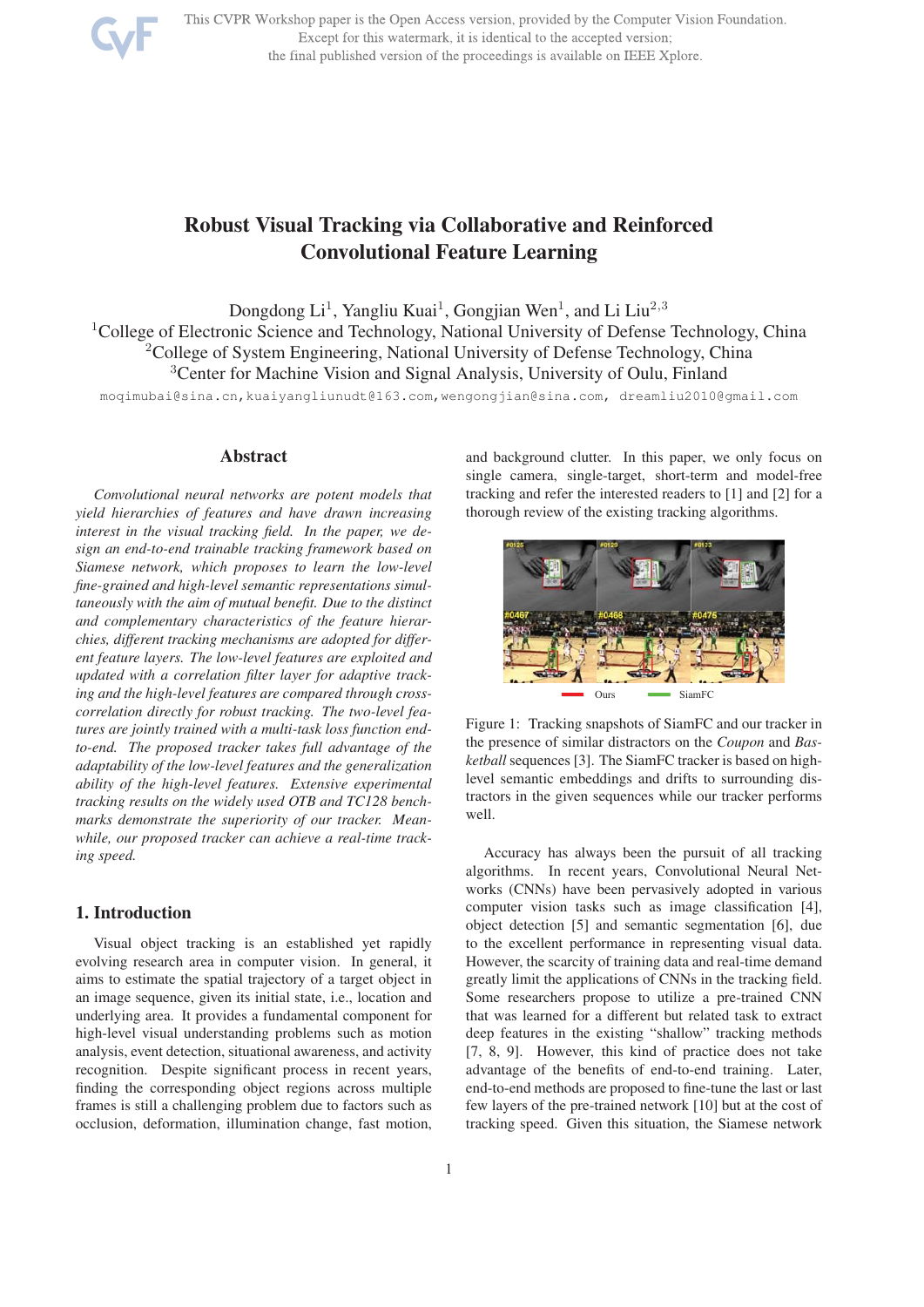based trackers are introduced [11, 12, 13, 14]. Generally, these trackers learn embedded semantic features for classification with massive training data, i.e., ILSVRC2015 video detection dataset [4] offline, and then estimate the target position through one network forward-propagation online. As the embedded features mainly capture categoryaware semantics and are robust to significant and dramatic appearance variations, these trackers perform well in distinguishing targets of different categories. However, an issue ensues with such an approach. The semantic feature representation neglects the low-level fine-grained details and blurs the intra-class difference. In specific, the trackers can easily distinguish a dog from a cat, but cannot differentiate person in red clothes with the other in blue. When faced with distractors with the same category, the tracker may drift as shown in Figure 1. As pointed in [15], the different layers of a CNN provide multiple levels and different perspective characteristics of a target in a feature hierarchy. The earlier feature layers mainly provide fine-grained features, which is beneficial to separate target from similar distractors and retains high spatial resolution for precise localization. Considering that the low-level features have been computed through the network forward propagation, a naïve solution to the issue mentioned above is to combine the feature representations from different layers directly. In our previous work, we adopt a skip-layer connection to constitute hyper-feature representations of the target [14], however, a limited improvement is achieved on the tracking performance. We attribute this to the fixed feature representations during tracking. When the high-level feature is adopted to discriminate the target from the background, fixing the representation does not affect the tracking performance much, as verified in [11]. The authors found that updating the feature representation of the exemplar online through linear interpolation does not gain much performance and thus they keep it fixed. However, the low-level representation mainly focuses on fine-grained spatial details and needs to be updated to adapt to the video-specific appearance variations of the target. Correlation filter is an efficient online learning method and has been integrated into CNN as a differential layer in the previous work [16, 17]. Through end-to-end training, the feature can be updated easily and tightly coupled to the correlation filter.

From the above two paragraphs, we have the following observations. First, Siamese network based trackers are few real-time trackers that perform end-to-end tracking based on CNNs, which is a crucial factor that we build our work on them. Second, the low-level fine-grained and high-level semantic representations from CNNs provide complementary characteristics of the target and can function jointly to reinforce the representation. Finally, the low-level features need to be updated to capture the video-specific variation of the target and this can be achieved through embedding a correlation layer in the network. In the paper, we design an end-to-end multi-task learning based tracker on the basis of the Siamese network, which learns two tasks simultaneously with the aim of mutual benefit. The low-level features are exploited and updated with a correlation filter layer for precise tracking; the high-level features are utilized through cross-correlation for robust tracking. The main contributions of our work are three-fold:

(1) We design an end-to-end tracking framework based on Siamese network, which utilizes different tracking mechanisms for different feature layers according to their specific characteristics.

(2) We adopt a multi-task strategy to train the network and learn a collaborative and reinforced representation for the target. The proposed tracker takes full advantage of the adaptability of the low-level features and the generalization ability of the high-level features.

(3) Extensive experimental results on the widely used tracking benchmarks demonstrate that our method can achieve state-of-the-art tracking performance and real-time tracking speed.

# 2. Related Work

There have been many advances in the object tracking literature in the recent years. Due to space limitations, here we focus on those that are most relevant to our work.

#### 2.1. Correlation Filter based Tracking

Correlation filters have attracted considerable attention in the tracking field due to the fair robustness and extreme efficiency. Bolme et al. pioneer the work with a minimum output sum of squared error correlation filter [18]. Henriques et al. introduce a kernelized correlation filter [19] and extend the feature representation to multi-channel. Later, based on the standard DCF formulation, different variants of correlation filters have been proposed to boost tracking performance using scale estimation [20, 21], boundary effect alleviation [22, 23, 24], context learning [25], complementary cues [26], target adaptation and feature integration [27, 28]. Recently, driven by the popular trend of CNNs in other fields, researchers in the tracking community have started to combine DCFs with CNNs. The conventional approach is to integrate CNN features to the DCF framework. DeepSRDCF substitutes hand-crafted features with shallow CNN features in a spatially regularized DCF framework and achieves superior tracking performance [29]. CF2 employs CNN features extracted from multiple convolutional layers to encode both spatial details and high-level semantics [7]. Despite significant performance improvements, these methods extract CNN features from a pre-trained classification network and the feature extraction process is separate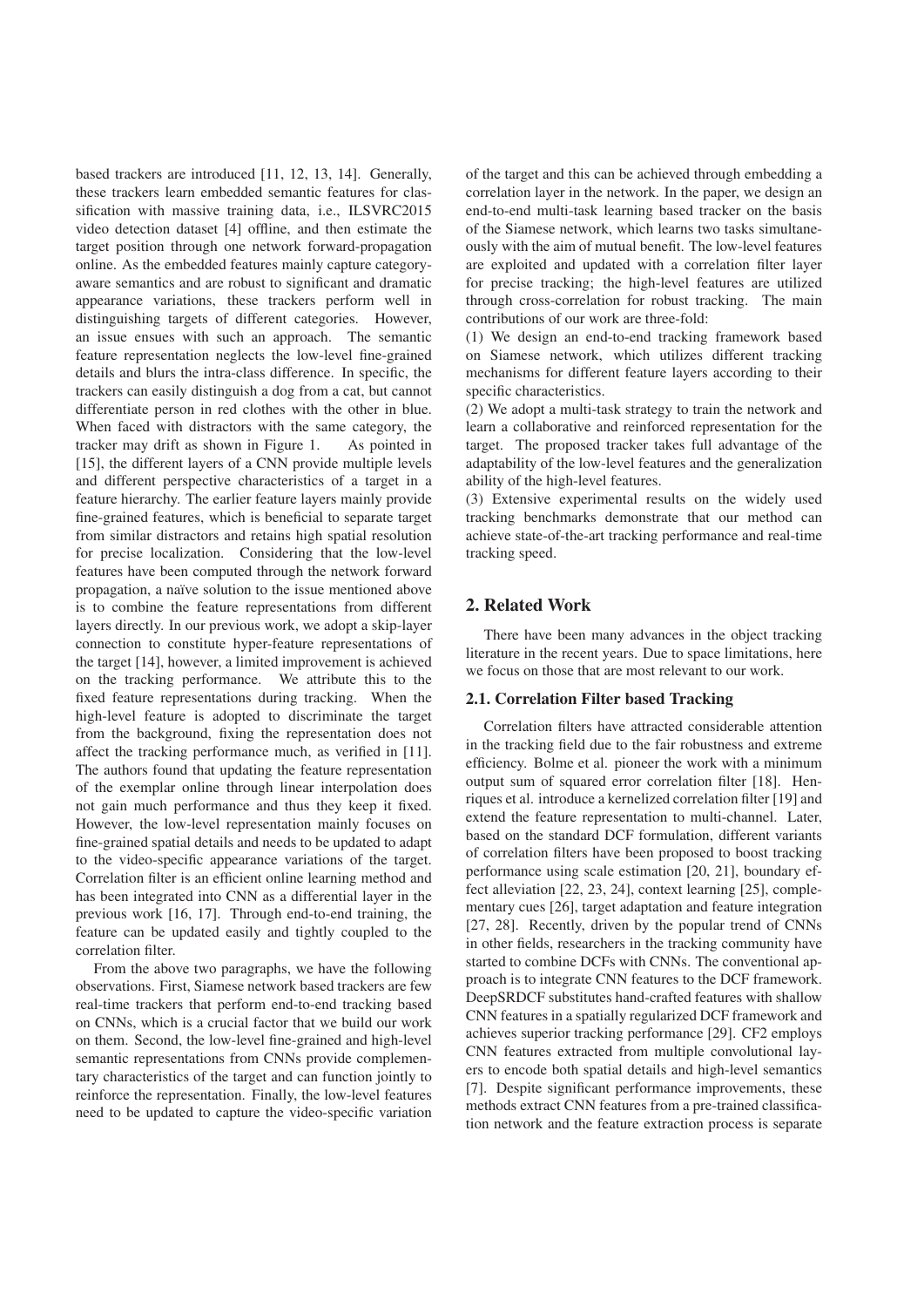from the filter training, the tracking results may be suboptimal. Thus CFnet [16] proposed by Jack Valmadre et al. and DCFNet [17] put forward by QiangWang et al. interpret the correlation filter as a differentiable layer in a deep neural network and train the network end-to-end to find the features most suitable for the correlation filter. Inspired by these trackers, in the paper we incorporate the correlation filter as a differential layer in our network to update the lowlevel features and further implement precise target location.

#### 2.2. CNN based Tracking

Simply regarding CNNs as a feature extractor does not take full advantage of the benefits of CNNs. To fully exploit the representation power of CNNs in visual tracking, it is desirable to train them on large-scale dataset specialized for visual tracking. MDNet [10] trains a multi-domain lightweight network offline with massive data and perform SGD to fine-tune the last few layers of the network during online tracking. MDNet achieves state-of-the-art results but fails to operate in real-time. As the essence of tracking is to find the region in a search image most similar to the given target bounding box, the Siamese architecture has been exploited in the tracking field and shows impressive performance. Held et al. introduce GOTURN [12], in which the motion between successive frames is predicted using a deep regression network. Tao et al. propose to train a Siamese network to identify candidate image locations that match the initial object appearance and term their method as Siamese Instance search Tracker [13]. Bertinetto et al. [11] put forward a novel fully-convolutional Siamese network (SiamFC) to measure the similarity between two images and locate the target in the current frame. The fully-convolutional architecture enables dense and efficient sliding-window evaluations with a bilinear layer and makes the tracker real-time. However, these Siamese network based methods share a common problem that the feature representations are based on the high-level semantic layers and no fine-tuning is performed, which may drift in the presence of same-category distractors. Based on SiamFC, Y. Kuai et al. propose to combine different layers of the network in SiamFC to constitute a more abundant representation of the target [14], but a limited performance improvement is achieved due to the absence of model update in the low-level features. In the paper, we propose to combine the low-level and high-level features to reinforce the feature representations of the target, and according to their specific characteristics, we select different tracking mechanisms for different feature layers.

## 2.3. Collaborative Tracking

Due to the different and complementary characteristics of different features and trackers, methods based on ensemble deep features and trackers are proposed. In terms of deep feature ensemble, J. Li et al. [15] build a general network (GNet) and a specific network (SNet) on top of the conv5 and conv4 feature layers respectively. The two networks are used interchangeably based on distractor detection scheme. Chao et al. [7] learn the correlation filters from the features in the third, fourth and fifth convolutional layers successively and then determine the target location according to the maximum response of each filter comprehensively. Feature ensemble helps complement different representations, similarly, the tracker ensemble is proposed to combine the advantages of different trackers. PTAV [30] proposed by H. Fan et al. combines short-term correlation filter based tracking with long-term re-detections based on Siamese network with a switching mechanism. Instead of adaptive selection, Y. Kuai et al. utilize correlation filter trackers to refine the tracking results based on Siamese network [31]. Our tracker proposed in this paper is a combination of both deep features (low-level and high-level) and trackers (correlation filter based deep tracker and Siamese network based tracker).

# 3. Reinforced Convolutional Feature Learning for Visual Tracking

In the paper, we design an end-to-end multi-task learning based tracker on the basis of Siamese network, which learns two tasks simultaneously with the aim of mutual benefit. In this section, the overall network architecture of the proposed tracker is given at first. Then we introduce two primary components of our tracker, namely the high-level robust semantic tracking and the low-level fine-grained adaptive tracking. At last, the collaborative training and tracking procedures are described.

# 3.1. Overall Network Architecture

The overall network architecture is shown in Figure 2. The main part of our network architecture resembles the two-branch network used in SiamFC, and each branch is composed of five convolutional layers and two max pooling layers. A correlation filter layer is imposed on the lowlevel features (after *pool2* layer) for fine-grained target location and efficient model update, and the high-level semantic features (after *conv5* layer) of exemplar and search branches are compared directly through cross-correlation for robust tracking. Although the feature after *pool1* layer is more fine-grained and beneficial for precise target location, adopting such feature brings much burden to the tracking efficiency. To make our tracker real-time, we select the feature after *pool2* layer to balance the tracking efficiency and accuracy. The detailed dimensions of network parameters and output activations in different layers are given in Table 1. As the search image shares the same size with the exemplar image, here we only provide the parameter dimensions in the exemplar branch.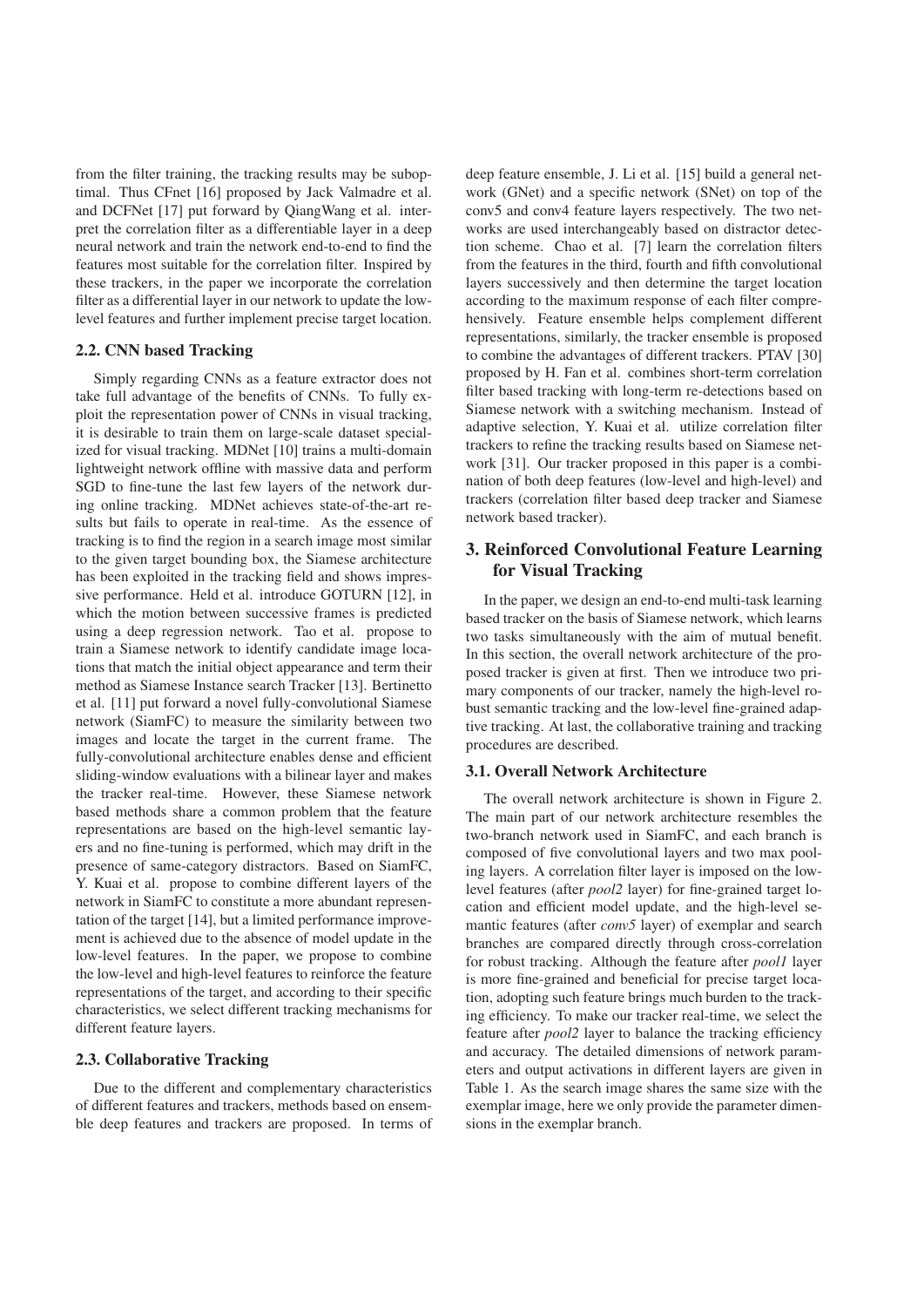

Figure 2: The network architecture of our proposed tracker. The main part of the network is a two-branch Siamese network. And to comprehensively utilize the features from different CNN layers, a correlation filter layer is imposed on the low-level feature (after *pool2* layer) for fine-grained target location and efficient model update, and the high-level semantic feature (after *conv5* layer) is compared directly through cross-correlation for robust tracking.

Table 1: Dimensions of network parameters and output activations in the designed network. In the table, KS is the kernel size of the filters. IC(input channel) represents the dimensions and number of filters used. EAS stands for activation size for exemplar image. OC(output channel) means the dimension of each output activation.

| Layer             | <b>KS</b>      | IC.           | Stride                      | EAS              | ОC  |
|-------------------|----------------|---------------|-----------------------------|------------------|-----|
| Input             |                |               |                             | $255 \times 255$ | 3   |
| Conv <sub>1</sub> | $11 \times 11$ | $3\times16$   | $\mathcal{L}$               | $123 \times 123$ | 16  |
| Pool1             | $5\times 5$    |               | $\mathcal{D}_{\mathcal{L}}$ | $61\times 61$    | 16  |
| Conv2             | $5\times5$     | $16\times32$  | 1                           | $57\times57$     | 32  |
| Pool <sub>2</sub> | $3\times3$     |               | 1                           | $55 \times 55$   | 32  |
| Conv3             | $3\times3$     | $32\times 64$ | 1                           | $53\times53$     | 64  |
| Conv4             | $3\times3$     | $64\times128$ | 1                           | $51\times51$     | 128 |
| Conv5             | $3\times3$     | $128\times32$ | 1                           | $49\times49$     | 32  |
| CF                |                |               |                             | $55\times55$     | 32  |
| Crop1             |                |               |                             | $23\times23$     | 32  |
| Crop2             |                |               |                             | $17\times17$     | 32  |

## 3.2. Generic Semantic Learning for Robust Tracking

For each pair of exemplar and search images  $(z, x)$ , the network applies the embedding transformation  $f$  to them and generates the feature representations  $f(z)$ ,  $f(x)$  after *conv5* layer. As the high-level feature representations mainly focus on object category and are robust to target appearance variations, we compare the similarity between  $f(z)$  and  $f(x)$  directly through cross-correlation g and obtain the response map  $D_1$ . The computed value is denoted as  $v_1 = g(f(z), f(x))$ . The pixels  $y_1$  on the response map is labeled  $\{+1,-1\}$  according to their distances to the center. And we adopt the logistic loss function to measure the difference between the computed value  $v_1$  and labeled ground truth value  $y_1$  on the response map, as shown in Equation 1.

$$
L_{high} = \frac{1}{|D_1|} \sum_{u \in D_1} log(1 + exp(-y_1[u] \cdot v_1[u])) \quad (1)
$$

Where  $D_1$  represents the response map and  $|D_1|$  denotes the number of pixels on the response map. The generic semantic learning is optimized by minimizing the above loss function with SGD.

## 3.3. Correlation Filter Learning for Adaptive **Tracking**

Different from the robust high-level feature representations, the low-level features mainly capture fine-grained details, such as edge, texture, contour, and need updating to adapt to variations of the target. A correlation filter layer is imposed on the low-level features to achieve this. We select the feature after *pool2* layer to balance the tracking efficiency and accuracy.

Discriminate correlation filter formulation: Given a scalar-valued image  $x$  and the corresponding Gaussian label  $y$ , the correlation filter template  $w$  can be obtained by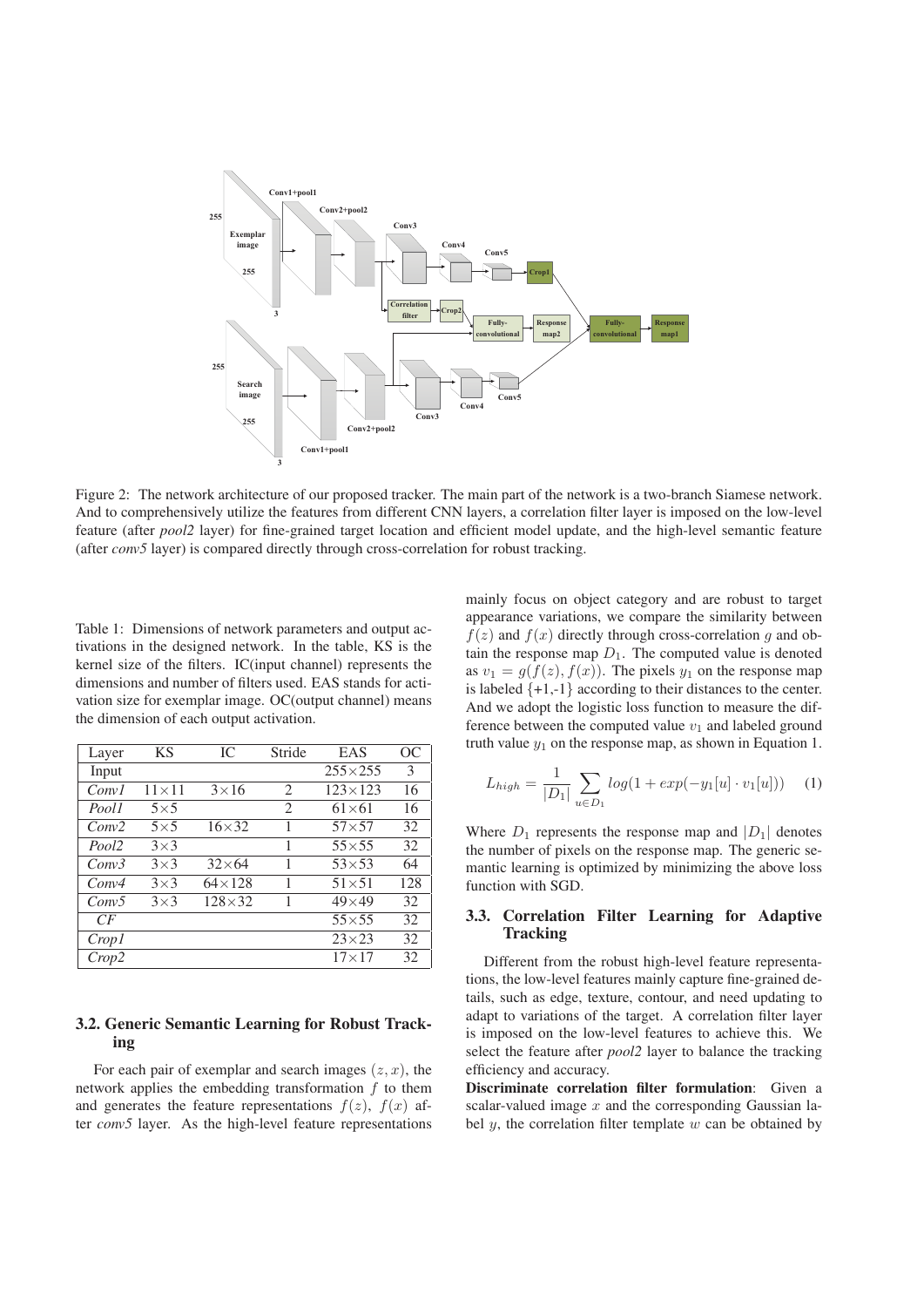regressing all the circular shifted version of  $x$  to the label  $y$ . In specific,  $w$  is solved using the following equation:

$$
arg\min_{w} \frac{1}{2n} ||w * x - y||^{2} + \frac{\lambda}{2} ||w||^{2}
$$
 (2)

Where  $n$  is the effective number of samples,  $*$  denotes circular cross-correlation. By the use of the Lagrange multiplier method and the property of circulant matrix in the Fourier domain, the solution of Equation 2 is illustrated in Equation 3.

$$
\begin{cases}\n\hat{k} = \frac{1}{n}(\hat{x}^* \cdot \hat{x}) + \lambda \mathbb{1} \\
\hat{\alpha} = \frac{1}{n}\hat{k}^{-1} \cdot \hat{y} \\
\hat{w} = \hat{\alpha}^* \cdot \hat{x}\n\end{cases}
$$
\n(3)

Here,  $\hat{x}$  represents the Fourier transform of the variable x,  $\hat{x}^*$  represents the complex conjugation of  $\hat{x}$  and  $\hat{\mathbb{1}}$  is a signal of ones. The product and division in Equation 3 are point-wise operations.

Back-propagation: Given the image sample and the corresponding label, we can figure out the coefficients of correlation filter and accomplish the network forward propagation. And to integrate the correlation filter as a differential layer in the network, we also need to derive the back-propagation equation. Given the output scalar loss  $l$  and the derivative of l on w, namely  $\nabla_w l$ , the derivation propagation from  $\nabla_w l$ to  $\nabla_x l$  and  $\nabla_y l$  can be solved as Equation 4. The detailed derivation procedures of Equation 3 and Equation 4 can be found in [16].

$$
\begin{cases}\n\widehat{\nabla_{\alpha}l} = \hat{x} \cdot (\widehat{\nabla_{w}l})^* \\
\widehat{\nabla_{y}l} = \frac{1}{n}\hat{k}^{-*} \cdot \widehat{\nabla_{\alpha}l} \\
\widehat{\nabla_{k}l} = -\hat{k}^{-*} \cdot \hat{\alpha}^* \cdot \widehat{\nabla_{\alpha}l} \\
\widehat{\nabla_{x}l} = \hat{\alpha} \cdot \widehat{\nabla_{w}l} + \frac{2}{n}\hat{x} \cdot Re \left\{\widehat{\nabla_{k}l}\right\}\n\end{cases} (4)
$$

After derivations of the forward and backward propagation of the correlation filter layer, we construct the loss function  $L_{low}$  of the low-level feature representations as shown in Equation 5, which is similar to the high-level feature branch.

$$
L_{low} = \frac{1}{|D_2|} \sum_{u \in D_2} log(1 + exp(-y_2[u] \cdot v_2[u])) \quad (5)
$$

Where  $D_2$  represents the response map for low-level features,  $|D_2|$  denotes the number of pixels on the response map,  $y_2$  and  $v_2$  respectively denotes the ground truth and computed value on the response map.

#### 3.4. Collaborative Training and Tracking

In the training stage, to collaboratively learn the finegrained and robust semantic features, we propose to train the network with a multi-task loss function in a unified way. The detailed loss function is as follows:

$$
L = L_{high} + L_{low} + P(\theta)
$$
 (6)

Where  $P(\theta)$  is a  $l_2$ -norm punishment item of the network parameters  $\theta$  for better regularization. The network parameter  $\theta$  is obtained by minimizing the multi-task loss above with SGD.

In the tracking stage, for frame  $t$ , the search image area  $x<sub>s</sub>$  is cropped around the target location in frame  $t - 1$  with multiple scale variations s. Through network forward propagation, we acquire response maps for the low-level and high-level branches, respectively expressed by  $q$  and  $h$ . The two response maps are linearly added. And the target location is estimated by finding the maximum on the fused response map as shown in Equation 7:

$$
arg \max_{u,v,s} q_{u,v}(x_s) + h_{u,v}(x_s)
$$
\n<sup>(7)</sup>

And in order to adapt to the target appearance variations during tracking, the correlation filter coefficients  $w$  in the low-level branch is updated via a simple linear interpolation as follows:

$$
w_t = \alpha w + (1 - \alpha)w_{t-1} \tag{8}
$$

Where  $\alpha$  is the linear weighting coefficient,  $w_t$  and  $w_{t-1}$  respectively denotes the correlation filter coefficients in frame t and  $t - 1$ , w is the computed coefficients in the current frame. On the contrary, the semantic representation in the high-level branch is fixed after being computed in the first frame, which avoids the background contamination caused by tracking drift and reserves the original accurate target information. Through combinations of per-frame updating in the low-level branch and the fixed accurate representation in the high-level branch, our tracker captures the fixed and variant information of the target simultaneously and performs well.

#### 4. Experiments

#### 4.1. Implementation Details

Data and parameters: Our algorithm is implemented in Matlab using MatConvNet toolbox [32]. The initial network parameters follow a Gaussian distribution, which is further updated by minimizing Equation 2. The total training number is set to be 50, each consisting of 53200 pairs of images from the ILSVRC2015 object detection dataset. The weight decay is  $10^{-3}$  and learning rate is annealed geometrically at each epoch from  $10^{-2}$  to  $10^{-5}$ . To handle scale variation, the tracking target is searched over three scales  $1.025^{\{-1,0,1\}}$ . The linear weighting coefficient  $\alpha$  in Equation 8 is set to be 0.41, which follows the default parameter setting in CFnet [16]. All the parameters are fixed for all experiments. And all the trackers are run on a machine equipped with a single NVIDIA GeForce GTX Titan GPU and an Intel Core i7-6700K at 4.0GHz.

Evaluation methodology: On OTB and TC128 benchmarks, the evaluation is based on two metrics: precision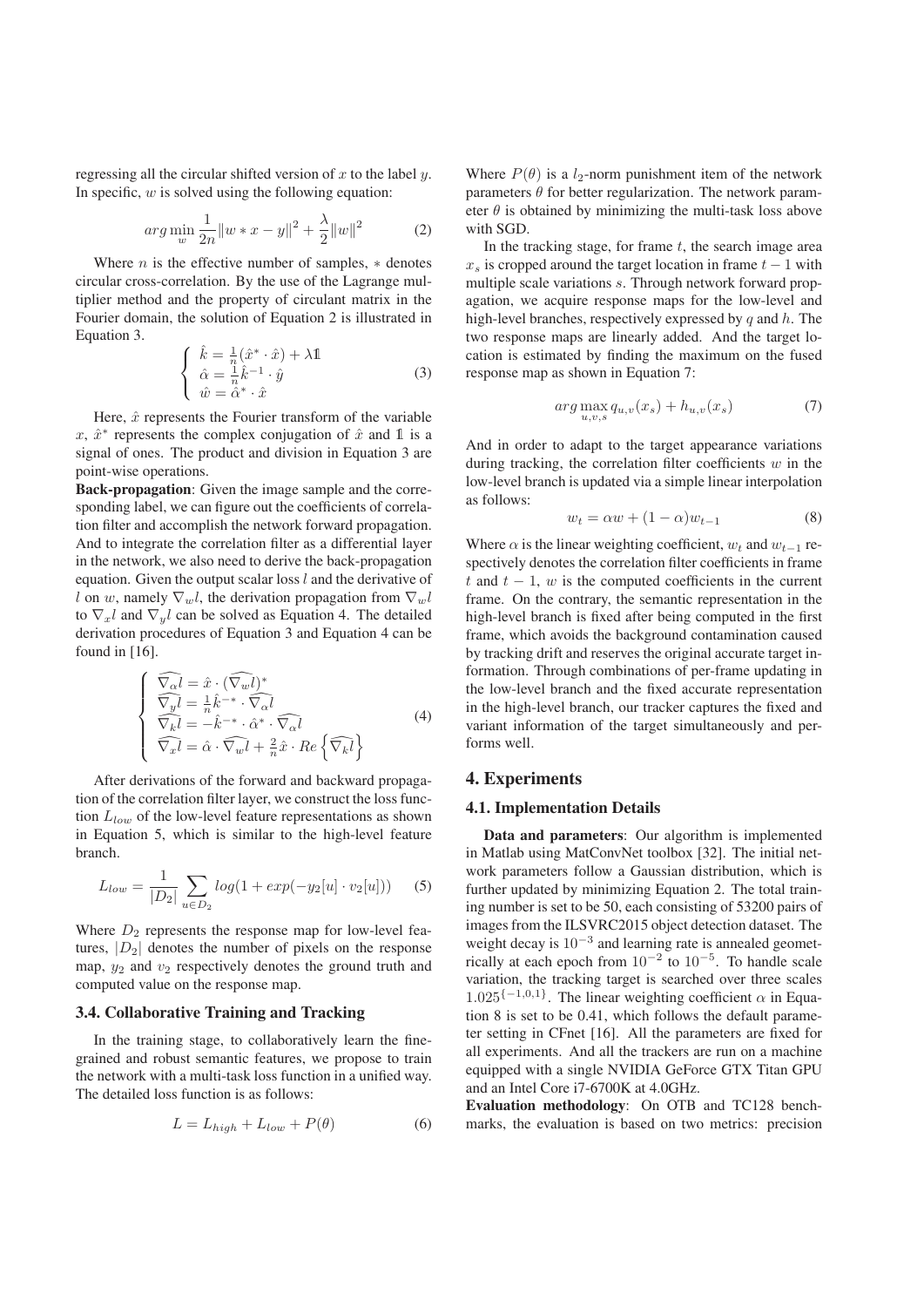plot and success plot in a one-pass evaluation. The precision plot is computed as the percentage of frames in the sequences where Euclidean distance between the groundtruth and the estimated target position is smaller than a certain threshold. The success plot is plotted over the range of intersection over union (IOU) thresholds on all videos. We use the distance precision (DP) rate at 20 pixels to rank trackers in the precision plot and the area under curve, also called overlap success (OS) rate to rank trackers in the success plot. Notably, OS rate is used as the primary metric for ranking methods.

#### 4.2. Experiments on the OTB Dataset

OTB50 [33] is a popular tracking dataset containing 50 fully annotated videos. OTB100 [3] is the extension of OTB50 and contains 100 sequences. Compared to OTB50, 50 more challenging sequences are included in OTB100. In this subsection, we first conduct an ablation study between our tracker and two baseline trackers, and then an experiment is performed to compare our tracker with other stateof-the-art trackers.

Ablation study: To demonstrate the effectiveness of the reinforced representation learning proposed in our tracker, we utilize the success plot to compare our method with two baseline trackers (SiamFC [11] and CFnet [16]) on the OTB50 and OTB100 datasets respectively. SiamFC utilizes the high-level semantic embeddings while CFnet is based on the low-level fine-grained target localization. The comparison result is shown in Figure 3. And it can be seen that our tracker respectively achieves an absolute gain of 1.8% and 1.9% in the OS rate on the OTB50 and OTB100 datasets when compared to SiamFC. And the performance improvements are respectively 2.7% and 1.3% when compared to CFnet. Therefore, fusing the high-level semantic and low-level fine-grained representations is more effective for tracking than using the two components independently.



Figure 3: Success plot of our proposed tracker and two baseline trackers on the OTB50 (left) and OTB100 (right) benchmarks.

Comparison with state-of-the-art trackers: To further validate the effectiveness of our proposed algorithm, an experiment is carried out to compare our algorithm with seven other state-of-the-art trackers on the OTB100 dataset.

These trackers cover the two mainstream methods in the tracking field, namely deep learning trackers (DCFNet [17], SiamFC [11] and CFnet [16]) and correlation filter trackers (DSST [21], KCF [19], LCT [34] and SAMF [20]. Figure 4 shows the results of all the trackers in comparison mentioned above. We also present the quantitative results of OS rate at 0.5, DP rate at 20 pixels and tracking speed in fps (frames per second) in Table 2. In general, our proposed method performs favorably against the trackers in comparison in both OS rate and DP rate. And apart from the superior performance, our tracker also achieves real-time tracking speed.



Figure 4: Success plot (left) and Precision plot (right) of our proposed tracker and seven other state-of-the-art trackers in comparison on the OTB100 benchmark.

Attribute-based evaluation: For detailed performance analysis, we provide an attribute-based analysis on OTB100 dataset. The sequences in the dataset are annotated with 11 different attributes: illumination variation, scale variation, occlusion, deformation, motion blur, fast motion, in-plane rotation, out-of-plane rotation, out-of-view, background clutter and low-resolution. Figure 5 shows OS plots under six different attributes. From the curves, we have the following observations. First, our tracker generally performs better than the correlation filter based trackers, such as KCF, DSST, LCT and SAMF, due to the advantage of CNN features over the hand-crafted features. Second, our tracker combines the merits of SiamFC and CFnet and performs well in the majority of sequences with challenging attributes.

Qualitative Analysis: Figure 6 intuitively illustrates the tracking results of our proposed algorithm and its baseline trackers (SiamFC [11] and CFnet [16]) on seven challenging sequences from OTB100 dataset. These selected sequences cover many difficulties faced in the visual tracking task, such as heavy occlusions, fast motion, severe deformation, similar distractor, rotations, illumination variation and et,al. SiamFC utilizes the robust convolutional features and performs well in sequences with occlusion (*jogging1*), fast motion (*jumping*) and deformation (*sylvester, skiing*), but fails when similar distractors occur around (*walking2,skating2*) due to the semantic feature representation and absence of model updating. CFnet is based on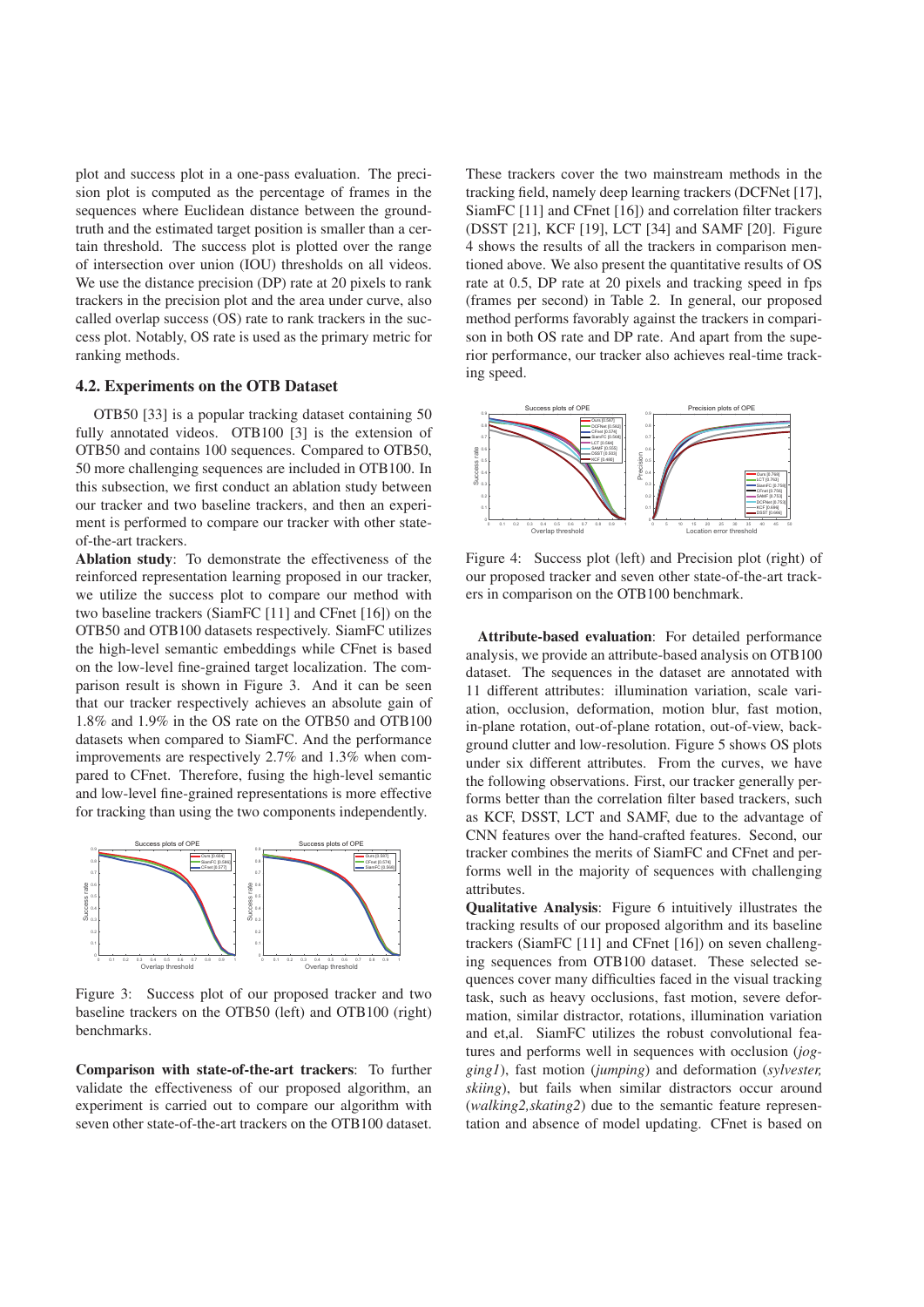Table 2: Quantitative comparison results with state-of-the-art trackers on the OTB100 benchmark in terms of OS rate at 0.5, DP rate at 20 pixels and tracking speed in fps.

| <b>Trackers</b> | Ours     | SiamFC[11]     | CFnet[16] | DCFNet[17] |
|-----------------|----------|----------------|-----------|------------|
| OS rate $(\%)$  | 72.1     | 70.8           | 69.8      | 71.0       |
| DP rate $(\% )$ | 76.8     | 75.8           | 75.6      | 75.3       |
| Speed (fps)     | 25       | 47             | 43        | 41         |
| <b>Trackers</b> | DSST[21] | <b>KCF[19]</b> | LCT[34]   | SAMF[20]   |
| OS rate $(\%)$  | 59.2     | 55.6           | 70.4      | 67.7       |
| DP rate $(\%)$  | 66.6     | 69.6           | 76.3      | 75.3       |
| Speed (fps)     | 61       | 413            | 20        | 17         |



Figure 5: The success plots of trackers in comparison under six challenging attributes: deformation, in-plane rotation, low resolution, motion blur, out-of-plane rotation and scale variation.

the low-level features and updated with a correlation filter layer. It performs well in sequences with similar distractions (*walking2,skating2*), but drifts when targets undergo heavy occlusion (*jogging1* ), deformation (*sylvester, skiing*) and fast motion (*jumping*), as a result of the low-level feature representation and the boundary effect. Due to the complementary characteristics of SiamFC and CFnet, our proposed method proposes to learn collaborative feature representations simultaneously with a multi-task strategy. The proposed algorithm combines the advantages of the adaptivity of CFnet and robustness of SiamFC and tracks the target accurately over all the sequences, including sequences difficult for both trackers (*motorRolling*).

# 4.3. Experiments on the TC128 Benchmark

The TC128 dataset [35] contains 128 color sequences and is specially designed to evaluate the tracking performance in color sequences. We perform comparative experiments between our proposed tracker with the existing top-ranking trackers on the dataset. As shown in Figure 7, our proposed tracker achieves an OS rate of 51.33% and a DP rate of 69.75%, which perform better than the majority



Figure 6: Qualitative snapshots of proposed tracker, SiamFC [11] and CFnet [16] on seven challenging sequences from OTB100 [3] (from top to down are *jogging1*, *jumping*, *sylvester*, *walking2*, *skiing*, *motorRolling* and*skating1*).

trackers. In specific, our tracker performs much better than CFnet in both the OS and DP rate, and has similar performance with SiamFC.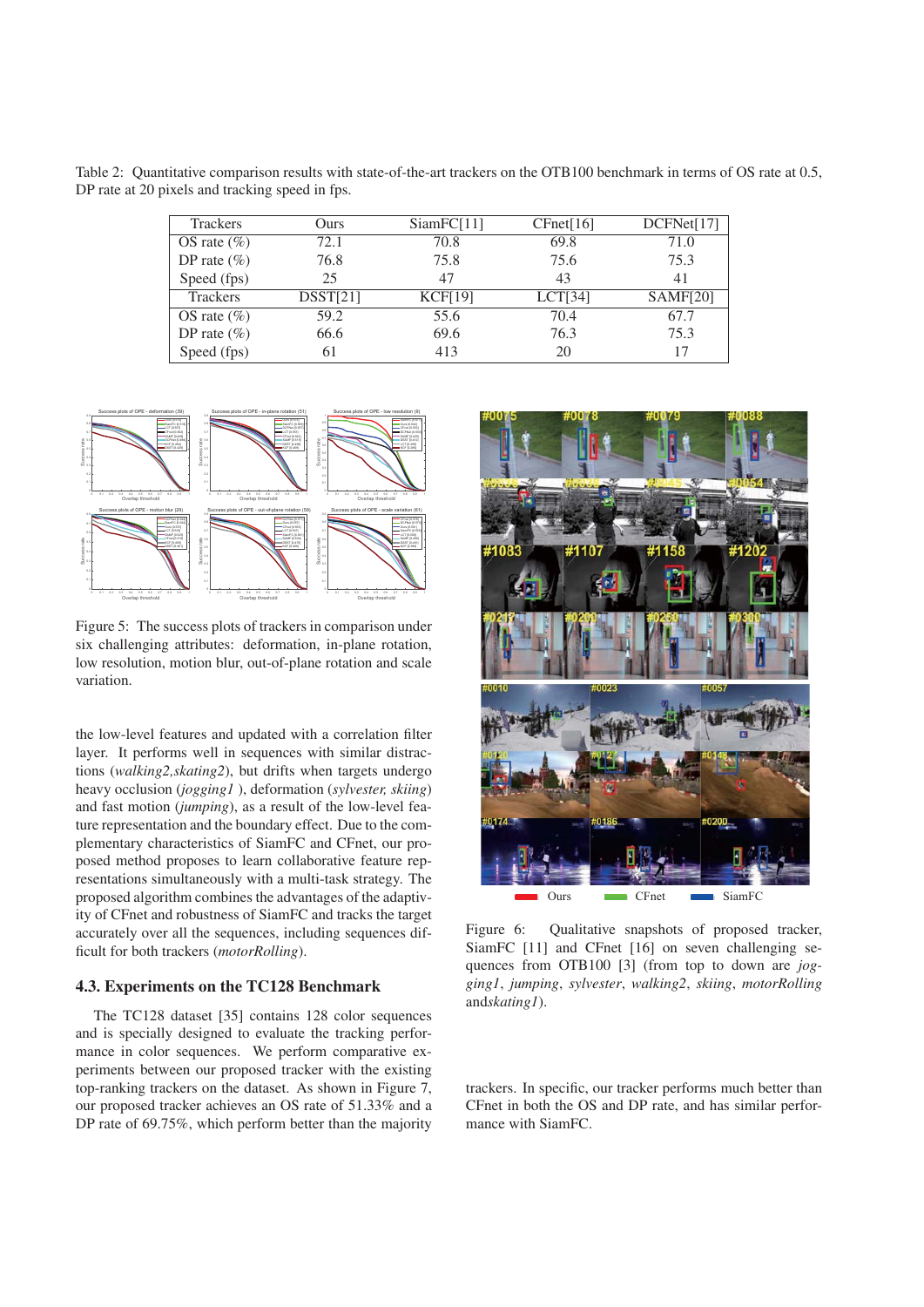

Figure 7: Success plot (left) and Precision plot (right) of our proposed tracker and seven other state-of-the-art trackers in comparison on the OTB100 benchmark..

## 5. Conclusion

In this paper, we propose an end-to-end tracking framework to comprehensively utilize the advantages of feature representations from different CNN layers (adaptability and generalization). A correlation filter layer is imposed on the low-level features to implement model update and adaptive tracking. The high-level features are cross-correlated directly for robust tracking. And the two complementary components are jointly trained through a multi-task loss strategy to learn a reinforced feature representation. Experimental results on the widely used tracking benchmarks OTB and TC128 demonstrate performance improvements and limited burden on the tracking efficiency when compared to the existing Siamese network based trackers.

#### References

- [1] A. Yilmaz, O. Javed, and M. Shah. Object tracking: A survey. *ACM Computing Surveys.*, 38:1–45, 2006.
- [2] A. Smeulders, D. Chu, R. Cucchiara, and S. Calderara. Visual tracking: an experimental survey. *IEEE Transactions on Pattern Analysis and Machine Intelligence.*, 36:1442–1468, 2014.
- [3] Y. Wu and J. Lim. Object tracking benchmark. *IEEE Transactions on Pattern Analysis and Machine Intelligence*, 37(9):1834–1848, 2015.
- [4] A. Krizhevsky, I. Sutskever, and G. E. Hinton. Imagenet classification with deep convolutional neural networks. IEEE Conference on Neural Information Processing Systems, pages 1097–1105, 2012.
- [5] L. Wang, L. Wang, H. Lu, and et al. Saliency detection with recurrent fully convolutional networks. European Conference on Computer Vision, pages 825–841, 2016.
- [6] J. Long, E. Shelhamer, and Darrell T. Fully convolutional networks for semantic segmentation. IEEE Conference on Computer Vision and Pattern Recognition, pages 3431– 3440, 2015.
- [7] C. Ma, J.B. Huang, X. Yang, and M. H. Yang. Hierarchical convolutional features for visual tracking. IEEE Conference on Computer Vision, pages 3074–3082, 2015.
- [8] M. Danelljan, G. Hager, F. Khan, and M. Felsberg. Convolutional features for correlation filter based visual tracking. IEEE Conference on Computer Vision Workshop, pages 621–629, 2015.
- [9] N. Wang, S. Li, A. Gupta, and D.Y. Yeung. Transferring rich feature hierarchies for robust visual tracking. *Computer Science.*, 2015.
- [10] H. Nam and B. Han. Learning multi-domain convolutional neural networks for visual tracking. *Computer Science.*, 2015.
- [11] L. Bertinetto, J. Valmadre, J. F. Henriques, and et al. Fullyconvolutional siamese networks for object tracking. IEEE Conference on Computer Vision, pages 3119–3127, 2015.
- [12] D. Held, S. Thrun, and S. Savarese. Learning to track at 100 fps with deep regression networks. European Conference on Computer Vision, 2015.
- [13] R. Tao, E. Gavves, and A. W. M. Smeulders. Siamese instance search for tracking. IEEE Conference on Computer Vision and Pattern Recognition, pages 1420–1429, 2016.
- [14] Y. Kuai, G. Wen, and D. Li. Hyper-feature based tracking with the fully-convolutional siamese network. 2017 International Conference on Digital Image Computing: Techniques and Applications, pages 1–7, 2017.
- [15] L. Wang, W. Ouyang, X. Wang, and et al. Visual tracking with fully convolutional networks. IEEE Conference on Computer Vision and Pattern Recognition, pages 3119– 3127, 2015.
- [16] V. Jack, B. Luca, H. João F, V. Andrea, and T. Philip HS. End-to-end representation learning for correlation filter based tracking. *arXiv preprint arXiv:1704.06036*, 2017.
- [17] Q. Wang, J. Gao, J. Xing, M. Zhang, and W. Hu. Dcfnet: Discriminant correlation filters network for visual tracking. *arXiv preprint arXiv:1704.04057*, 2017.
- [18] D. S. Bolme, J. R. Beveridge, B. A. Draper, and Y. M. Lui. Visual object tracking using adaptive correlation filters. In *IEEE Conference on Computer Vision and Pattern Recognition*, pages 2544–2550, 2010.
- [19] J. F. Henriques, R. Caseiro, P. Martins, and J. Batista. Highspeed tracking with kernelized correlation filters. *IEEE Transactions on Pattern Analysis and Machine Intelligence*, 37(3):583–596, 2015.
- [20] Y. Li and J. Zhu. A scale adaptive kernel correlation filter tracker with feature integration. European Conference on Computer Vision, pages 254–265, 2014.
- [21] M. Danelljan, G. Häger, and F. Khan. Accurate scale estimation for robust visual tracking. British Machine Vision Conference, pages 1–11, 2014.
- [22] M. Danelljan, G. Häger, and F. S. Khan. Learning spatially regularized correlation filters for visual tracking. In *IEEE Conference on Computer Vision*, pages 4310–4318, 2015.
- [23] H. K. Galoogahi, T. Sim, and S. Lucey. Correlation filters with limited boundaries. In *IEEE Conf. on Computer Vision and Pattern Recognition*, pages 4630–4638, 2015.